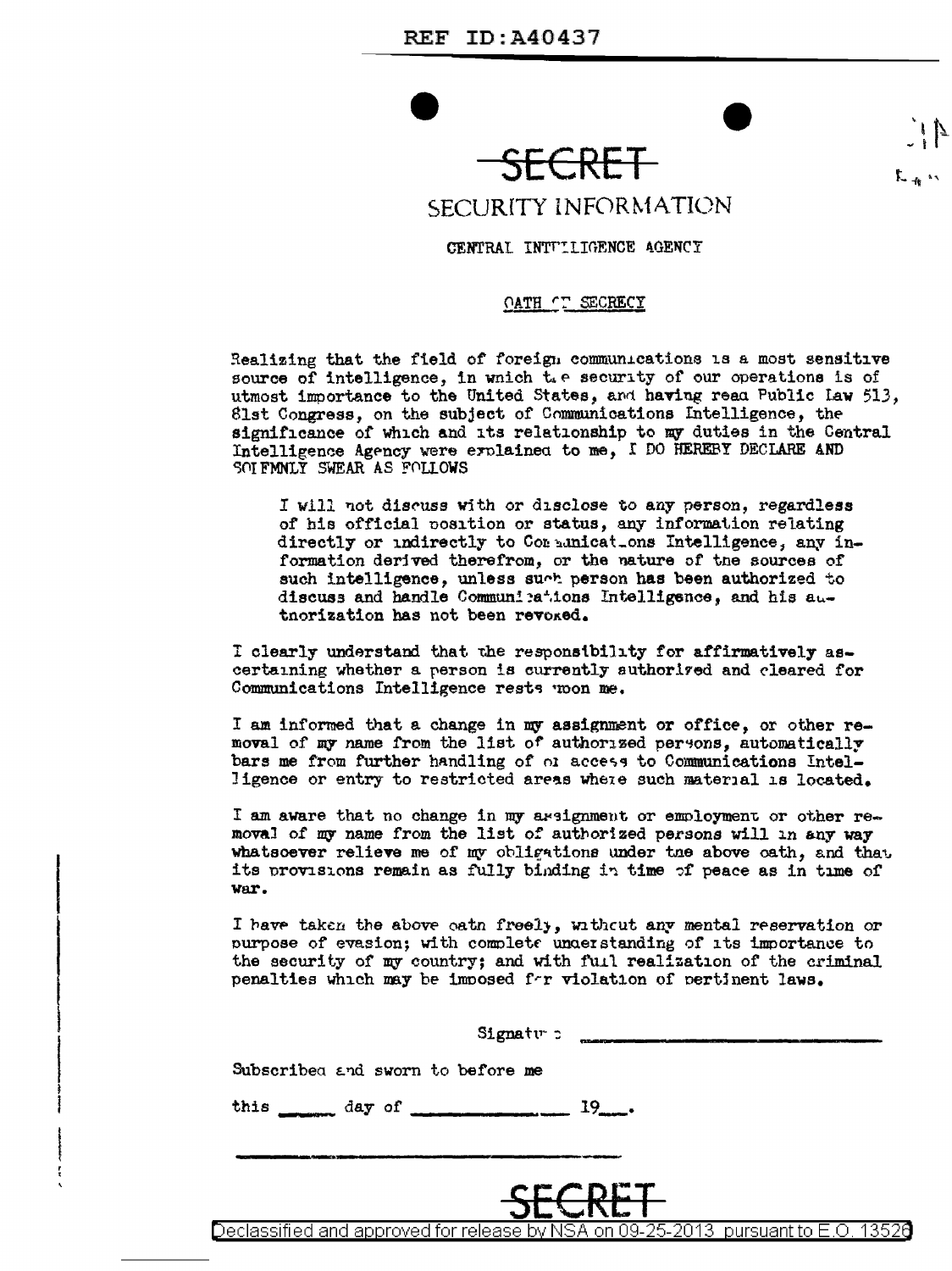$\blacksquare$ 

| (PUBLIC LAW 513 alst Congress) - 1805C 7 |  |  |  |  |  |  |
|------------------------------------------|--|--|--|--|--|--|
|------------------------------------------|--|--|--|--|--|--|

(Chapter 185-2d Session)

|  | ı |
|--|---|
|  |   |

AN 'CT

To enhance further the security of the Urited States by preventing aiselosures of information concerning the cryptographic systems and the communication intelligence activities of the United States

Be it enacted by the Senate and House of Lepresentatives of the United States of America in Congress assembled, That wro-ver anall whowingly and sillfully communicate, furnish, transmit, or cinerwise were variable to in unauthorized person, or publish, or dae in the sanner prejudicial to the safety or unterest of the United States or for the benefit of any foreign government to the detriment of the United Stries any lassified information (1) concerning the nature, preparation, or use of any code, cipner, or cryptographic system of the Thite. States or and fureign government, or (2) concerning the nesign, construction, use, maintenance, or repair of any device, apparatus, or a oliance used or prepared or planned for use by the United States or ar foreign government for cryptographic or communication .ntelligence purposes or (3) concerning the communication intelligence a tivities of the United States or any foreign government, or (4) obtained by the processes of communication intelligence from the communications of any foreign government browing the same to nave been obtained by such processes, snall be fined not more than \$10,000 or imprisoned not more than ten years, or both.

SEC. 2 (a) The term "classified information" as used herein shall be construed to mean information which, at  $t - t$  ime of a  $v^*$  olation under this Act, is, for reasons of national security specifically designated by a United States Government agency for limited or restricted aissemination or alstribution.

(h) The terms "code", "cipher", and "cr; rtographic system" as used nerein shall 'e construed to include in their meanings, in addition to their asual mearings, any method of secret writing and any mechanical or electrical device or method used for the purpose of disguising or concealing the cortents, significance, or meanings of co.munications.

(c) The term "foreign government" as used herein shall be construed to include in its meaning any person or persons acting or purporting to act for or on behalf of any faction, party, department, agency, bureau, or military force of or within a foreign country or for or on behalf of any government or any person or persons purporting to act as a government within a foreign country, whether or not such government is recognized uy the United States.